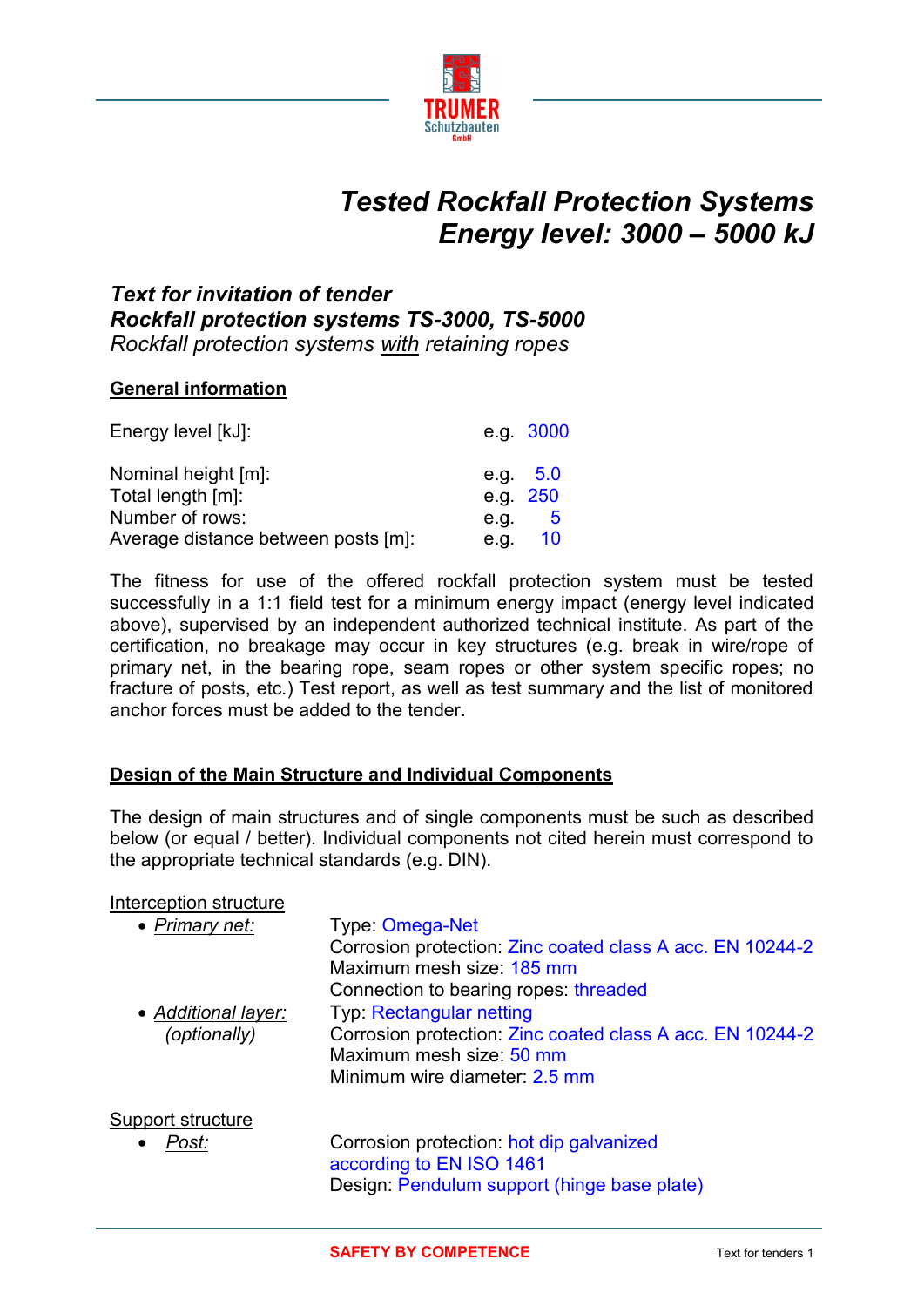

**Base plate:** Corrosion protection: hot dip galvanized according to EN ISO 1461 Connection to underground: anchored installation

## Connection components

- *Bearing ropes:* Type: according to EN 12385-4 Corrosion protection: hot dip galvanized *Middle ropes:* Type: according to EN 12385-4 Corrosion protection: hot dip galvanized
- *Retaining ropes:* Type: according to EN 12385-4 Corrosion protection: hot dip galvanized

# Energy absorbing elements (brake elements)

- *Operating mode:* Energy dissipation: plastic deformation
- **Position: close to anchors, so that can be carried out without** dismantling the fence
- *Corrosion protection:* hot dip galvanized according to EN ISO 1461

### Anchoring

- - *of ropes:* using anchor bars and eyelet frames
- *of posts:* using anchor bars (2 pieces per base plate)

# Lateral view TS-3000, TS-5000